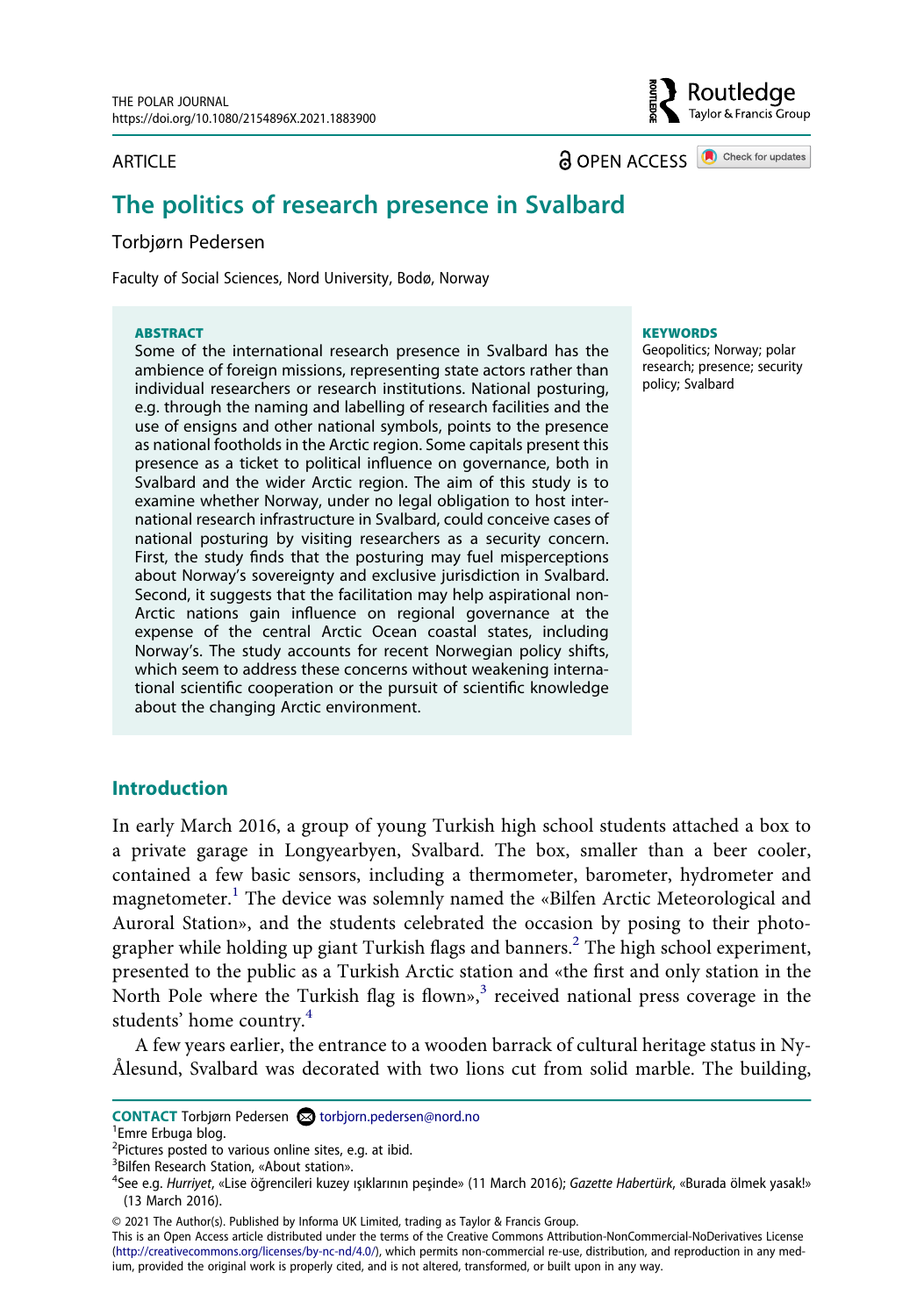previously known as *Ungkarsheimen* («the bachelor home»), had just been leased by the Chinese Arctic and Antarctic Administration (CAA) and was being transformed into «The Chinese Yellow River Arctic Station». The Norwegian owner of the building had to cast pedestals to support the weight of the two sculptures that were shipped halfway around the world to ornament the station. The guardian lions, or shishizi, are closely associated with government buildings in China and gave the former miners' accommodation a distinct Chinese governmental look.

Research facilities in Svalbard, however austere, sometimes have the sheen of flagshowing foreign missions. A tiny hut, leased by the University of Groningen to support the monitoring of barnacle geese in the summer months, became «The Netherlands Arctic Station in Spitsbergen», decorated with wooden shoes, flags and other national symbols. Two steel containers – and a flagpole – sitting on the pier of one of the settlements in Svalbard became the conception of «The Czech Arctic Research Station».

National posturing by researchers working overseas is nothing new. Research stations in Antarctica, for instance, show the names and flags of numerous kingdoms and republics. Research vessels, surveying the oceans, usually have a government affiliation and are obliged to operate under the ensign of their flag state. However, in Svalbard, the remote and northernmost part of Norway, the national posturing of foreign researchers is more delicate. The Norwegian government already struggles to debunk misunderstandings related to the 1920 Treaty Concerning Spitsbergen (hereinafter the Svalbard Treaty), a post-World War I agreement which recognises Norway's sovereignty over the archipelago but also provides generous rights to foreign nationals with regard to e.g. immigration and various economic undertakings. While the fundamental principle of Norwegian sovereignty is not debated among legal scholars, common misperceptions among laypeople of Svalbard as an «international» or «internationalised» territory, open to foreign governments seeking a strategic foothold in the Arctic, are more than inconvenient to  $Oslo.<sup>5</sup>$  $Oslo.<sup>5</sup>$  $Oslo.<sup>5</sup>$ 

In this context, this study *explores the national posturing by foreign researchers in Svalbard and examines ways it could be conceived as a security issue by the Norwegian government*. The findings here may explain Norway's increasingly proactive management of international research activities in the Svalbard archipelago.

«National posturing» can manifest itself physically, for instance through national symbols and characteristics attributed to research infrastructure in Svalbard, but also verbally and through various written statements from researchers and government officials alike. While posturing may seem as a vague concept, references to a *national*  presence, or the strategic presence of a state or government actor, rather than the presence of *nationals* (scientists from research institutions of various nationalities), is a possible indication of such.

<span id="page-1-0"></span>The empirical data in this study includes on-site observations, conducted over several years (2002–2019), primarily through multiple visits to the permanent research communities Longyearbyen, Barentsburg and Ny-Ålesund. In addition, various written sources have been systematically consulted. They include reports and information shared on the homepages of research institutions with a presence in Svalbard, Arctic and research policy documents and/or strategies of relevant governments, correspondence between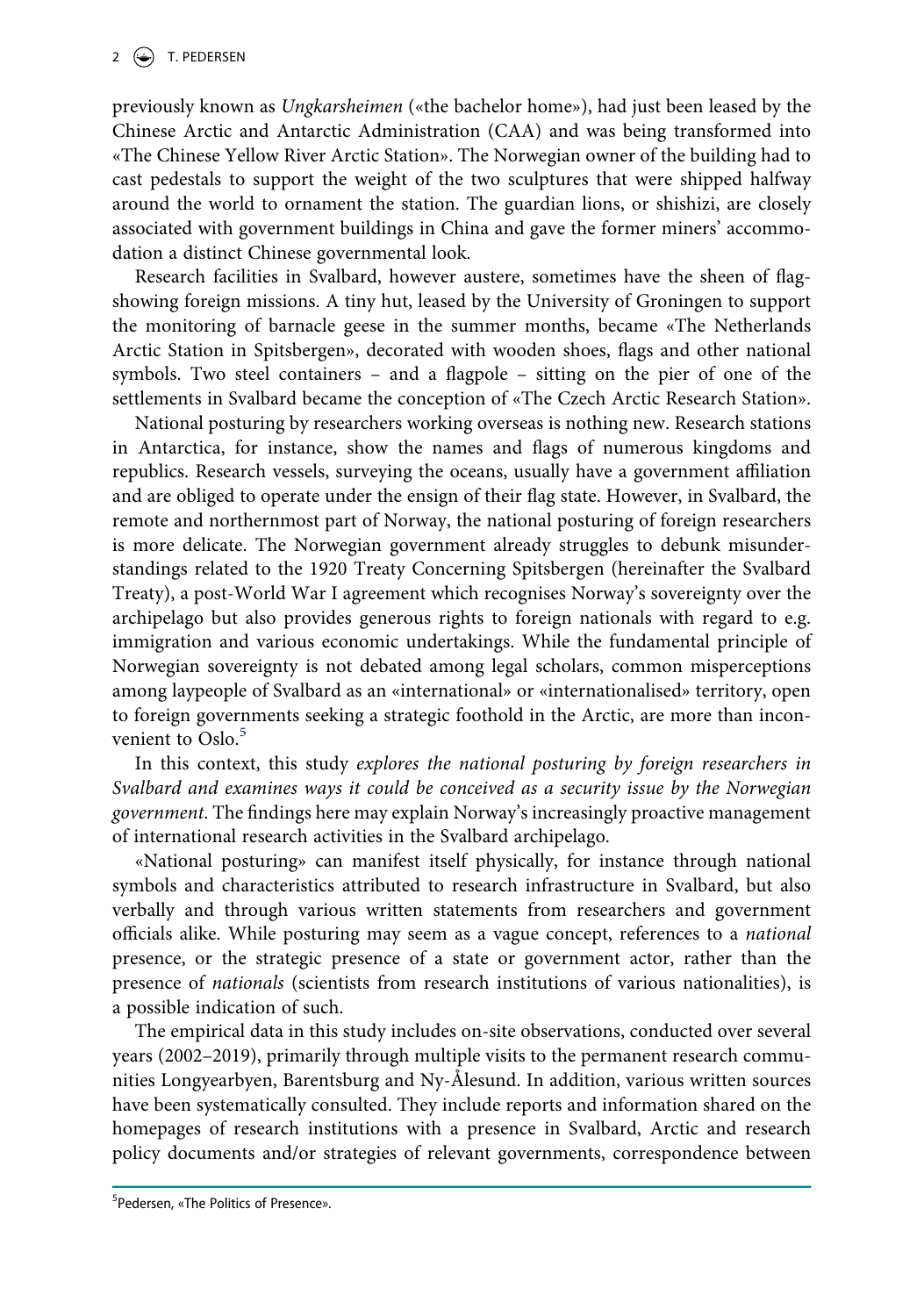relevant research actors, and public statements, posted on government pages or expressed via media outlets. In addition, evidence is gathered from Norwegian institutions involved in facilitating for, and/or coordinating, international research in Svalbard, notably the Norwegian Polar Institute (NPI), Kings Bay AS, and the Research Council of Norway, including its Svalbard Science Forum (SSF) and Research in Svalbard (RiS) database.

Most of the observations and statistics are pre-COVID-19 data and do not necessarily depict the research presence in Svalbard during, and potentially after, the global pandemic.

### **Optics and previous studies**

The sharp increase in international polar research in recent years can easily be explained as a sensible response to rapid climate change. The temperature in the Arctic rises faster than anywhere else on Earth, impacting not only the regional ecosystem and cryosphere but also shifting ocean currents and weather patterns, possibly posing a threat to food supply even in distant regions. The increased research efforts mediate mankind's need for scientific knowledge about the various elements of the Arctic environment and their interaction, by accumulating real-time *in-situ* data and refining assimilation schemes as well as climate, meteorological and oceanographic models.<sup>[6](#page-2-0)</sup>

Another – supplementary – explanation for the surge in polar research is that more nations seek a strategic presence in a region in the process of opening up to a range of activities and opportunities, related to new sea lines of communication and offshore resource exploration.<sup>[7](#page-2-1)</sup> As the sea ice recedes and a new and prospective region emerges, Arctic governance is in the mould.<sup>[8](#page-2-2)</sup> Amid headlines such as «Who Owns the Arctic?»,<sup>9</sup> «Scramble for the Arctic»,<sup>10</sup> and «Polar Meltdown Triggers International Arctic Landgrab», $^{11}$  vested stakeholders, with a presence in the region, are added to the Arctic Council as observers and get a seat at the table when new treaties, such as the 2018 Central Arctic Ocean Fisheries Agreement, are negotiated. Thus, some national presence in the region is a ticket to the venues of Arctic power and influence, where regional governance is shaped.[12](#page-2-6) Research facilities in Svalbard, for instance, can be viewed as «more than facilities for conducting research: they are expressions of Arctic stakeholder status», some scholars suggest, adding that nations with a presence in Svalbard «enact not only their presence, but also their right to be present in the Arctic».<sup>[13](#page-2-7)</sup> «Showing the flag» is a central element of strategic presence, and one of its effects is influence.<sup>14</sup>

Scientific research is, in this context, a potential source of «soft» and «smart» power, terms coined by Joseph Nye Jr.[15](#page-2-9) Contemporary science diplomacy has «allowed for the

<span id="page-2-1"></span> $7$ E.g. Borgerson, «Arctic Meltdown».

<span id="page-2-0"></span><sup>&</sup>lt;sup>6</sup> Pedersen, «Polar Research and the Secrets of the Arctic».

<span id="page-2-2"></span><sup>&</sup>lt;sup>8</sup>Koivurova, «Limits and Possibilities of the Arctic Council»; Young, «Arctic Governance». 9Time (1 October 2007)

<span id="page-2-3"></span>

<span id="page-2-6"></span><span id="page-2-5"></span>

<span id="page-2-4"></span><sup>&</sup>lt;sup>10</sup>Financial Times (19 August 2007)<br><sup>11</sup>Scientific American (1 March 2009)<br><sup>12</sup>Knecht, «The Politics of Arctic international Cooperation»; Koivurova, Joona and Shnoro, *Arctic Governance*; Stokke,<br><sup>12</sup>Knecht, «The Politic

<span id="page-2-7"></span><sup>&</sup>lt;sup>13</sup>Roberts and Paglia, «Science as National Belonging», 904. 14Hendrix and Armstrong, «The Presence Problem». 15Nye Jr, «Get Smart»; «Soft Power».

<span id="page-2-8"></span>

<span id="page-2-9"></span>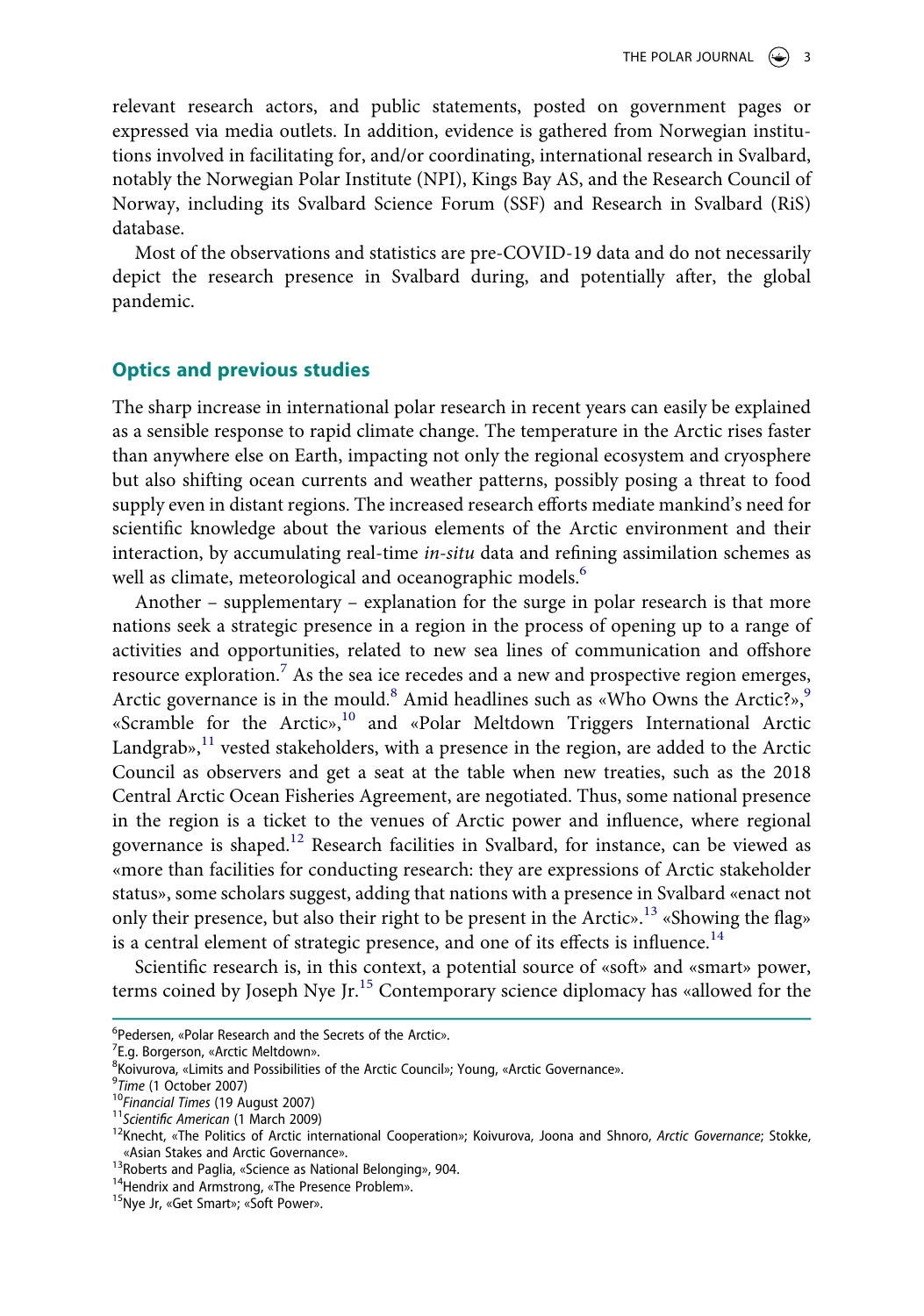Arctic states to integrate China into Arctic science and education without [the] public displays of distrust»,<sup>16</sup> as other political instruments and forms of presence often precipitate. Some scholars have noted that «scientific research is often the only on-site activity that non-Arctic states could provide in the region».<sup>17</sup> In fact, for more than a century, governments have used polar research as an instrument to ensure a strategic presence in, and political influence over, the polar regions.<sup>[18](#page-3-2)</sup>

While exploring the science-policy interface, the primary subject of this study is not «science diplomacy» as such. This term has surfaced in several recent Arctic-related studies and points to how scientific knowledge may serve foreign policy objectives and vice versa.[19](#page-3-3) The UK Royal Society suggests that the fluid concept of science diplomacy may apply to the promotion of science-based policy decision-making, the facilitation for international research cooperation through diplomatic efforts, as well as the improve-ment of relations among nations through scientific cooperation.<sup>[20](#page-3-4)</sup> The optics of this study, however, highlights a zero-sum aspect of scientific undertakings – that is, research as an activity that potentially advances relative national power and influence through strategic presence.

While not a legal paper, this study briefly touches on an ongoing debate among legal scholars on issues related to Svalbard, sovereignty and sovereign rights. The nature of Norway's sovereignty over Svalbard has been subject to several studies, particularly related to Norway's coastal state entitlements under the 1982 United Nations Convention on the Law of the Sea and sovereign rights outside the territorial waters surrounding the archipelago. Scholars widely agree that Norway's sovereignty over Svalbard is firmly established both by the 1920 Svalbard Treaty (« ... full and absolute sovereignty of Norway over the archipelago  $\ldots$  »)<sup>21</sup> and customary international law.<sup>[22](#page-3-6)</sup> However, some of the same scholars debate whether the Svalbard Treaty provisions on fishing and mining should be extended beyond what is explicitly stated in the treaty (« . . . on land and in their territorial waters  $\ldots$  »)<sup>[23](#page-3-7)</sup> as new maritime concepts, such as the continental shelf and the 200-mile Exclusive Economic Zone, have been introduced to international law and added to the exclusive jurisdiction of the coastal state. While Norway asserts that its sovereign rights as coastal state beyond the territorial waters of Svalbard are unconstrained by the Svalbard Treaty, some contacting parties, including Norwegian allies Denmark, the Netherlands and the United Kingdom, have expressed the view that the treaty provisions should indeed apply to the maritime areas outside Svalbard.<sup>[24](#page-3-8)</sup>

<span id="page-3-2"></span><span id="page-3-1"></span>

<span id="page-3-0"></span><sup>&</sup>lt;sup>16</sup>Bertelsen, «Science Diplomacy and the Arctic», 242.<br><sup>17</sup>Luszczuk, Padrtova and Szczerbowicz, «Political Dimensions of Arctic Research».<br><sup>18</sup>Bones, «Science In-Between»; Drivenes and Jølle, *Norsk polarhistorie*; Sörlin

<span id="page-3-3"></span>*Region*. 19Berkman et al., *Science Diplomacy*; Bertelsen, «Science Diplomacy and the Arctic»; Luszczuk, Padrtova and Szczerbowicz,

<span id="page-3-4"></span><sup>«</sup>Political Dimensions of Arctic Research»; Royal Society, *New Frontiers in Science Diplomacy*.<br><sup>20</sup>Royal Science, *New Frontiers in Science Diplomacy*: vi; also see e.g. Wagner, «The Elusive Partnership: Science and Forei

<span id="page-3-6"></span>

<span id="page-3-5"></span><sup>&</sup>lt;sup>21</sup> Article 1.<br><sup>22</sup>Churchill and Ulfstein, «The Disputed Maritime Zones around Svalbard»; Churchill and Ulfstein, *Maritime Management in Disputed Areas*; Fleischer, *Petroleumsrett*; Ulfstein, «The Svalbard Treaty»; Andenæs, *Statsforfatningen*; Anderson, «The Status under International Law»; Rossi, «A Unique International Problem»; Pedersen, «The Politics of Presence».<br><sup>23</sup>Article 3.<br><sup>24</sup>Pedersen, *Conflict and Order in Svalbard Waters*; Pedersen, «The Dynamics of Svalbard Dipl

<span id="page-3-8"></span><span id="page-3-7"></span>

<sup>«</sup>Denmark's Policies towards the Svalbard Area».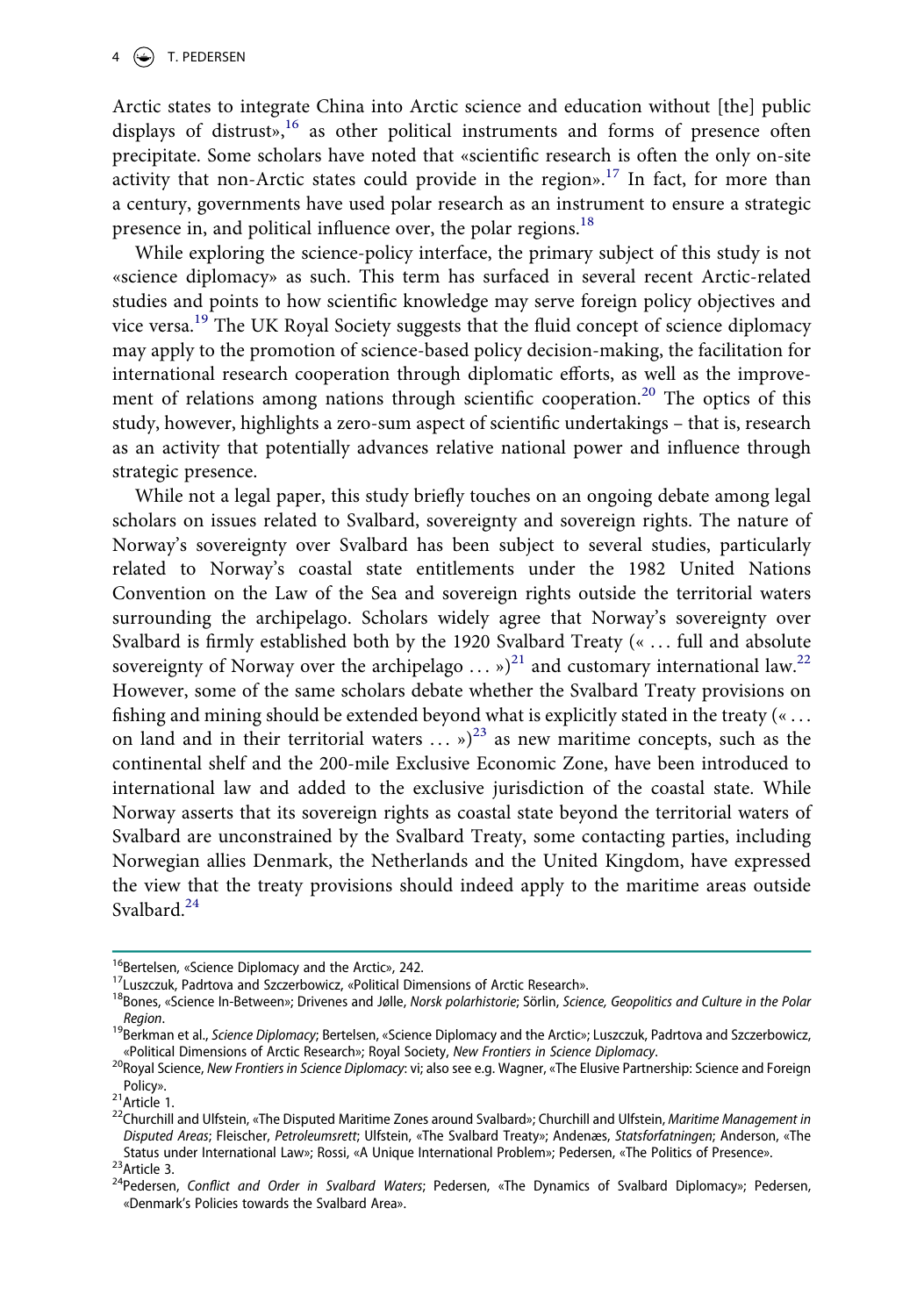The 1920 agreement did not address scientific research the way it did commercial activities, and research is therefore not explicitly covered by the treaty's «same conditions of equality» provisions. Article 5 called for a convention that would lay down «the condition under which scientific investigations may be conducted» in Svalbard, but such a convention was never concluded. Hence, Robin Churchill and Geir Ulfstein, legal scholars and renowned critics of Norway's interpretation of the Svalbard Treaty in maritime matters, conclude that «[s]ince there is no provision in the Treaty dealing explicitly with discrimination in relation to scientific research, Norwegian sovereignty should accordingly prevail, at the expense of non-discrimination».<sup>25</sup> But even if Norwegian law and regulations make up the legal framework for research in Svalbard, they extend far-reaching and non-discriminatory opportunities to visiting researchers from around the world.

Although legal scholars do not question Norway's sovereignty, misunderstandings and misperceptions about the legal status of Svalbard are found to be widespread among laypeople.<sup>[26](#page-4-1)</sup> Points often missed are that the state parties to the Svalbard Treaty can only claim extensive rights on behalf of their nationalsand, moreover, that Norway's jurisdiction is exclusive. «No matter how strong Norway's sovereignty stands in legal theory; the mere conception of a political vacuum or dispute over sovereignty could certainly tempt others to assert more influence here,» concludes a previous study,  $27$  suggesting that legal misperceptions about Svalbard amounts to a security challenge to the Norwegian government.

## **Research in Svalbard**

For nations with polar aspirations, Svalbard represents easy access to the extreme latitudes. At 78 degrees north, the administrative capital Longyearbyen is closer to the geographical North Pole than the U.S. Antarctic McMurdo Station is to the South Pole. Getting there takes little effort. Norway requires no visa from visitors to Svalbard, and the Longyearbyen settlement can be reached by regular air liners on a daily basis. Accommodation includes high-end hotels and gourmet restaurants. International researchers with little or no experience from Arctic field work are offered training classes in polar bear protection, snowmobile handling, emergency camping, avalanche and glacier rescue, and Arctic first aid at the University Center in Svalbard (UNIS). All necessary equipment, including Iridium satellite phones, rifles and snowmobiles with sleds, aluminium storage boxes and jerry cans, can be rented at the local stores. Research institutions seeking a longer and more permanent presence have been able to lease huts, houses and other facilities, most notably from Kings Bay AS, a government-owned company managing the High Arctic research settlement of Ny-Ålesund, at 80 degrees north.

Each year, up to 1,000 researchers from approximately 30 different nations visit Svalbard to do scientific research.<sup>[28](#page-4-3)</sup> As this study will demonstrate, some of this activity

<span id="page-4-0"></span><sup>25</sup>Churchill and Ulfstein, «The Disputed Maritime Zones around Svalbard»: 556. Also see Ulfstein, *The Svalbard Treaty*; Moe,

<span id="page-4-1"></span><sup>&</sup>lt;sup>26</sup>Pedersen, «The Politics of Presence».<br><sup>27</sup>Ibid.: 102<br><sup>28</sup>Norwegian Government, *Svalbard*.

<span id="page-4-2"></span>

<span id="page-4-3"></span>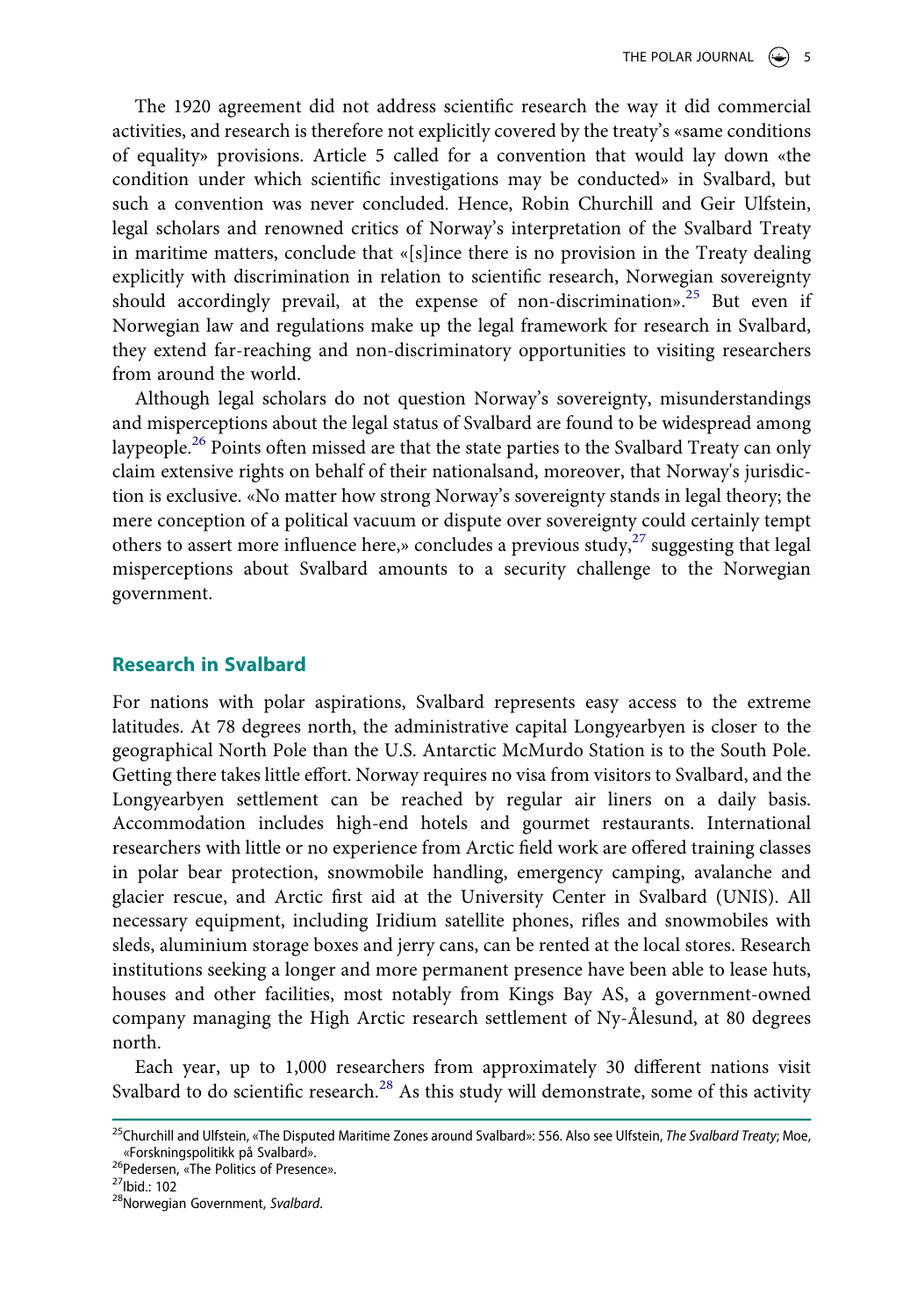is framed in terms of a national presence in the Arctic, while taking place in leased facilities sometimes depicted as strategic structures or footholds.

While the Norwegian government increasingly refers to the research settlement of Ny-Ålesund as one Norwegian-run research base open to international researchers, $^{29}$  some capitals present the research community, and their presence there, differently.

London, for instance, perceives Ny-Ålesund as «an international research village». $30$ An austere house, which the Natural Environment Research Council (NERC) has leased since 1991, was initially named after the British explorer W. Brian Harland («The Harland House») but is increasingly referred to by British officials as the UK Arctic Research Station.<sup>[31](#page-5-2)</sup> NERC maintains that it should stay free to determine the «identity and profile» of its own station.<sup>[32](#page-5-3)</sup> The facility is operated by the British Antarctic Survey (BAS) and earned a separate textbox in the U.K. government's Arctic policy, which was adopted in 2013. The document, *Adapting to Change: UK Policy Towards the Arctic*, [33](#page-5-4) spells out an explicit link between British research presence in the region and political influence. According to its author – the Polar Regions Department of the Foreign and Commonwealth Office – science «is the main currency for delivering many of the UK's objectives» in the region.

By its nature, science contributes directly to diplomacy, policy and our understanding of the Arctic, and is the basis for much of our co-operation with Arctic States, the Arctic Council and other actors.<sup>[34](#page-5-5)</sup>

Similarly, The Hague emphasised the role of the Dutch research presence in Ny-Ålesund in its first polar strategy, which was issued in April  $2016<sup>35</sup>$  Since the mid-1990s the University of Groningen has leased cumbersome huts, built around 1912, from Kings Bay AS, and the facility functions primarily as a summer field camp for research on bird ecology.<sup>36</sup> The presence there makes «Dutch research more visibly internationally», the strategy points out, while referring to the huts as the Netherlands Arctic Station in Spitsbergen. Anecdotally, the strategy refers to the archipelago as «Spitsbergen», the name given by Dutch explorer Willem Barentsz in 1596, and not Svalbard, which has been the official name since Norway assumed sovereignty over the islands in 1925. The presence is funded directly by the Ministry of Foreign Affairs, which coordinates Dutch polar policy.<sup>[37](#page-5-8)</sup> The facility, which is frequently decorated with a generously sized Dutch flag, earned a visit from the Netherlands' foreign minister Bert Koenders in 2015. The University of Groningen logged a presence there of 362 research days in 2019, roughly the equivalent of one researcher present year-round.<sup>38</sup>

As for national decoration and symbols, the Dutch are outdone by the Chinese. The former *Ungkarsheimen* barrack, now referred to as the Chinese Yellow River Arctic Station, has the most eye-catching national profile with the massive *Shi* lions guarding

<span id="page-5-1"></span>

<span id="page-5-3"></span><span id="page-5-2"></span>

<span id="page-5-0"></span><sup>&</sup>lt;sup>29</sup>The Research Council of Norway, «Ny-Ålesund Research Station».<br><sup>30</sup>UK Arctic Office, «About Ny-Ålesund».<br><sup>31</sup>|bid.<br><sup>32</sup>NERC's comments to draft Ny-Ålesund strategy. The Research Council of Norway, email to author, 13

<span id="page-5-5"></span><span id="page-5-4"></span>

<span id="page-5-6"></span>

<span id="page-5-7"></span>

<span id="page-5-8"></span>

<span id="page-5-9"></span>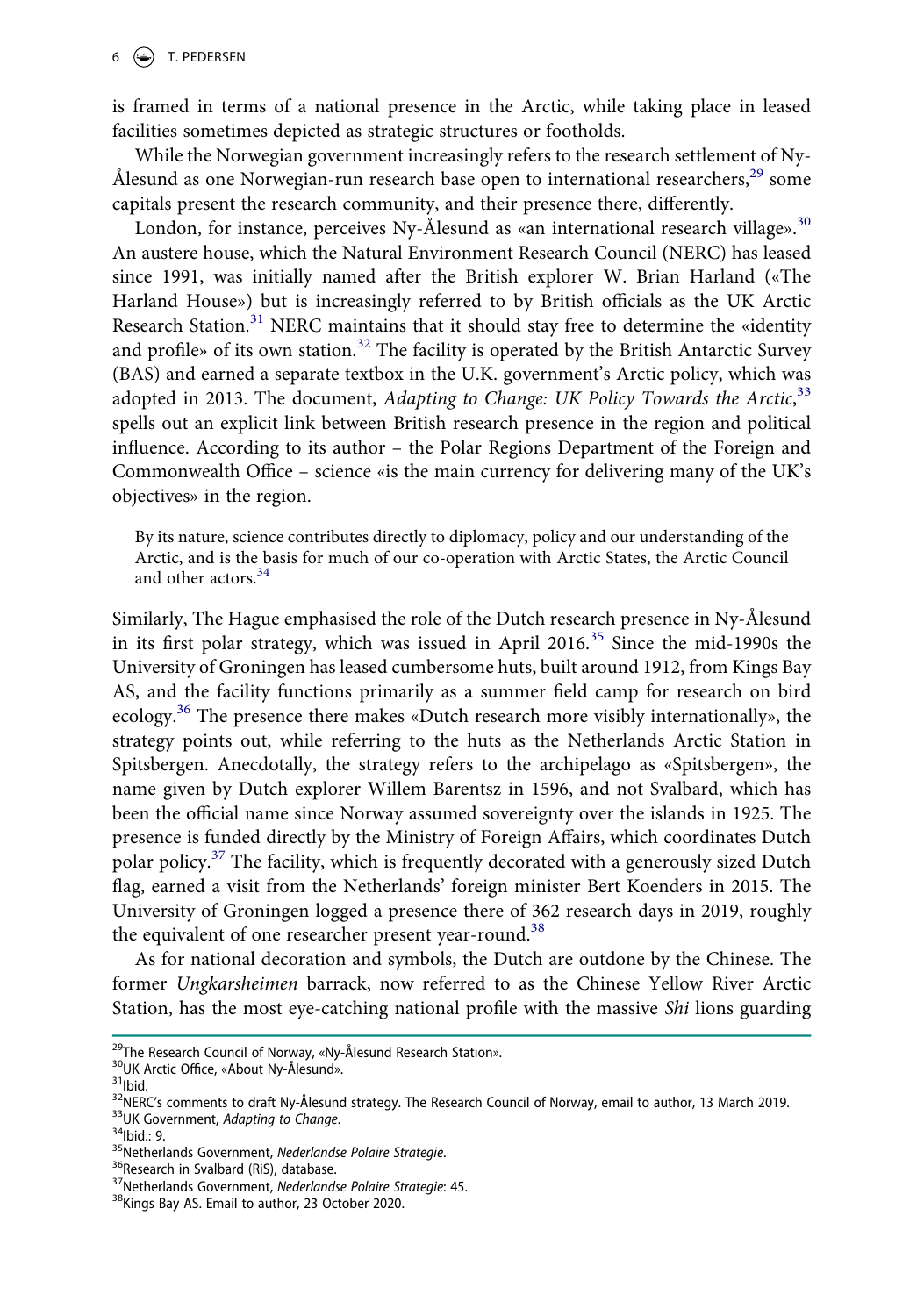its entrance. The facility is frequently visited by Chinese official delegates, routinely lining up for a photo op in front of the guardian lions where they wave Chinese flags and display massive banners. The Chinese Arctic and Antarctic Administration (CAA) solemnly opened this facility as late as in 2004, but it is already one of the largest in terms of presence. The facility, managed by the Polar Institute of China (PRIC), is usually manned through most of the year and logged 1,221 research days in 2019 – or eight percent of the accumulated research presence in Ny-Ålesund that year.<sup>[39](#page-6-0)</sup> In 2011 it received China's land and resource minister Xu Shaoshi in a visit unannounced to the Norwegian authorities.

When the Chinese managers were given the opportunity to comment on a draft Norwegian research strategy for Ny-Ålesund, Beijing responded by requesting «an international decision-making process considering the special features of Ny-Ålesund and Spitsbergen as a whole».<sup>40</sup> The Chinese government stated that it would not «accept that our station would be referred to as a certain building of facility belonging to the so-called Ny-Ålesund Research Station».<sup>[41](#page-6-2)</sup> Rather, it requested more autonomy from the Norwegian government. Each country should decide over their own activity in Svalbard, and they «should not be interfered», the Chinese maintained.<sup>[42](#page-6-3)</sup> It called for all research coordination to go through the Ny-Ålesund Science Managers Committee (NySMAC), where the involved «countries» would participate. $43$ 

In its 2018 Arctic policy, Beijing asserted that the Svalbard Treaty gives the contracting parties to the Svalbard Treaty (the treaty says their nationals) a set of liberties in the archipelago. In the same document, the Chinese government expresses growing ambitions in the wider region and maintains it will seek to «participate in the governance of the Arctic».<sup>[44](#page-6-5)</sup> General Secretary Xi Jinping has described China as an emerging «polar great power», and China's People's Liberation Army-Navy (PLAN) is one of the main planners of China's polar science programme.<sup>45</sup>

While the activity at the Chinese facilities in Ny-Ålesund is substantial, the activity is even larger at AWIPEV, a string of facilities operated jointly by the German Alfred Wegener Institut für Polar und Meeresforschung (AWI) and the French Institut Paul Énuke Victor (IPEV). The AWIPEV Arctic Research Base, as the two institutions have named their venture, has a permanent staff and counted 3,367 research days, or approx. 22 percent of the total Ny-Ålesund research presence, in 2019.<sup>46</sup> AWIPEV is the result of the merger of the German-run Koldeway Station and the French-run Charles Rabot and Jean Corbel Stations in 2003.

Although the Franco-German operation does not leave a national footprint *per se*, the undertaking gives little or no recognition to Norway as a host country or facilitator of international research in Svalbard. On its official webpages, AWIPEV presents Ny-Ålesund as «labs and stations operated by eleven countries», $47$  and nowhere is Norway

<span id="page-6-1"></span>

<span id="page-6-0"></span><sup>&</sup>lt;sup>39</sup>Kings Bay AS. Email to author, 23 October 2020.<br><sup>40</sup>Chinese response to draft strategy. The Research Council of Norway, email to author, 13 March 2019.<br><sup>41</sup>lbid.<br><sup>42</sup>lbid.<br><sup>42</sup>lbid.<br><sup>44</sup>China State Council, *China's A* 

<span id="page-6-2"></span>

<span id="page-6-3"></span>

<span id="page-6-5"></span><span id="page-6-4"></span>

<span id="page-6-6"></span>

<span id="page-6-7"></span>

<span id="page-6-8"></span>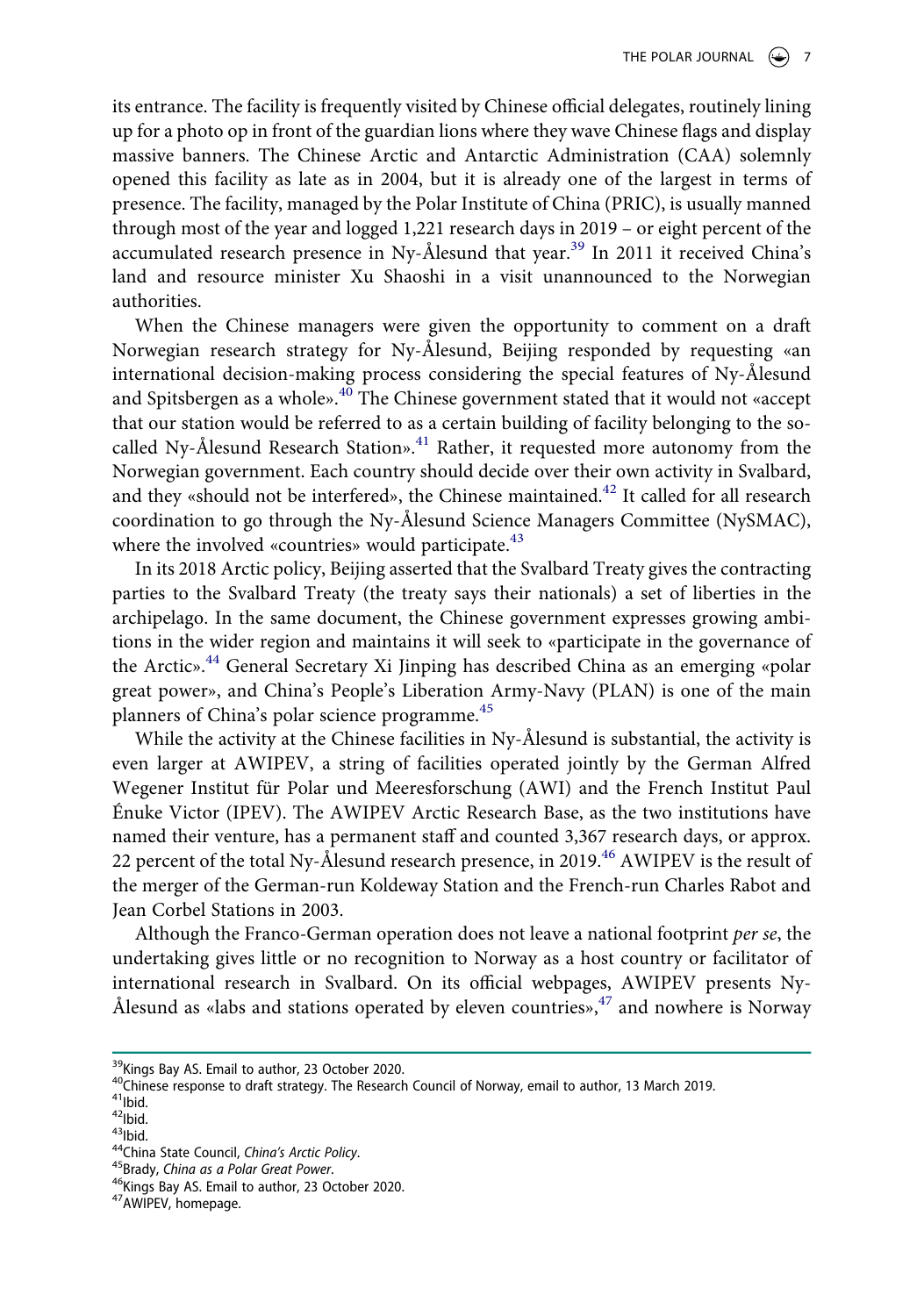acknowledged as a host country, facilitator, owner of infrastructure, or coordinator of research activities here.<sup>[48](#page-7-0)</sup> In a comment to the draft Ny-Ålesund research strategy, the two institutions jointly claimed that Svalbard has the legal «status of protected territory, dedicated to science and open to the international community».<sup>49</sup> Alfred Wegener Institut (AWI) has played a prominent role in the development of the Ny-Ålesund Science Managers Committee (NySMAC), which evolved incrementally from an initial forum for research coordination into a *de facto* self-management of international research in the settlement in the 2010s.<sup>[50](#page-7-2)</sup>

Seoul is another capital with polar aspirations.<sup>51</sup> One of the explicit missions of the Korean Polar Research Institute (KOPRI) has been to sustain «an active and influential regional presence» in the polar regions and seek «a leadership role in polar affairs».<sup>52</sup> Its presence in the Arctic region is first and foremost ensured by a Ny-Ålesund building leased from the Norwegians, which KORPI has named after Korean thinker Dasan Jeong Yag-Yong. The Dasan Station was established in 2002 and logged a total of 416 research days in 2019, or nearly three percent of the research presence in Ny-Ålesund that year.<sup>[53](#page-7-5)</sup> KOPRI is also a keen user of shared research infrastructures – themed facilities managed by Norway through Kings Bay AS and made available to all international researchers present in Ny-Ålesund, such as the Light Sensitive Observatory and the Amundsen-Nobile Climate Change Tower.

Some international researchers leave a more modest national footprint than others, although they operate research facilities of their own. The National Institute for Polar Research (NIPR) of Japan, and its Arctic Environment Research Center (AERC), have moved most of their research activity from the low-key Rabben Station, leased from 1991, to an equally low-key house section in the village named The Ny-Ålesund NIPR Observatory. It is equipped with a mere stamp-sized flag in the corner of a «NIPR Observatory» plaque.

Other modulated facilities in Ny-Ålesund include those run by India's National Center for Polar and Ocean Research (NCPOR) and The National Research Council of Italy (CNR), even if their research presence is considerable. NCPOR, operating the «Himadri» building, logged 1,302 research days in 2019 – a presence that has more than doubled over seven years, while CNR, running the facility named Dirigibile Italia, reported 1,103 research days the same year. $54$ 

In the mining settlement of Barentsburg, west of Longyearbyen, Moscow has invested heavily in modern research infrastructure. Russian researchers do not depend on Norwegian facilitation as most others do. Rather, the Russian state-owned coal company Trust Arktikugol has converted parts of its mining town into the Russian Scientific Center in Spitsbergen (RSCS). Over a 10-year-period, old buildings have been renovated and turned into meteorological and geophysical observatories, state-of-the-art labora-tories, office space, accommodation and storage facilities.<sup>[55](#page-7-7)</sup> The investments are called

<span id="page-7-1"></span>

<span id="page-7-0"></span><sup>&</sup>lt;sup>48</sup>Moe, «Forskningspolitikk på Svalbard»: 121.<br><sup>49</sup>AWI and IPEV's joint comments to draft strategy. The Research Council of Norway, email to author, 13 March 2019.<br><sup>50</sup>Pedersen, «Ny hodepine i nord».<br><sup>51</sup>Korean Governmen

<span id="page-7-2"></span>

<span id="page-7-3"></span>

<span id="page-7-4"></span>

<span id="page-7-6"></span><span id="page-7-5"></span>

<span id="page-7-7"></span>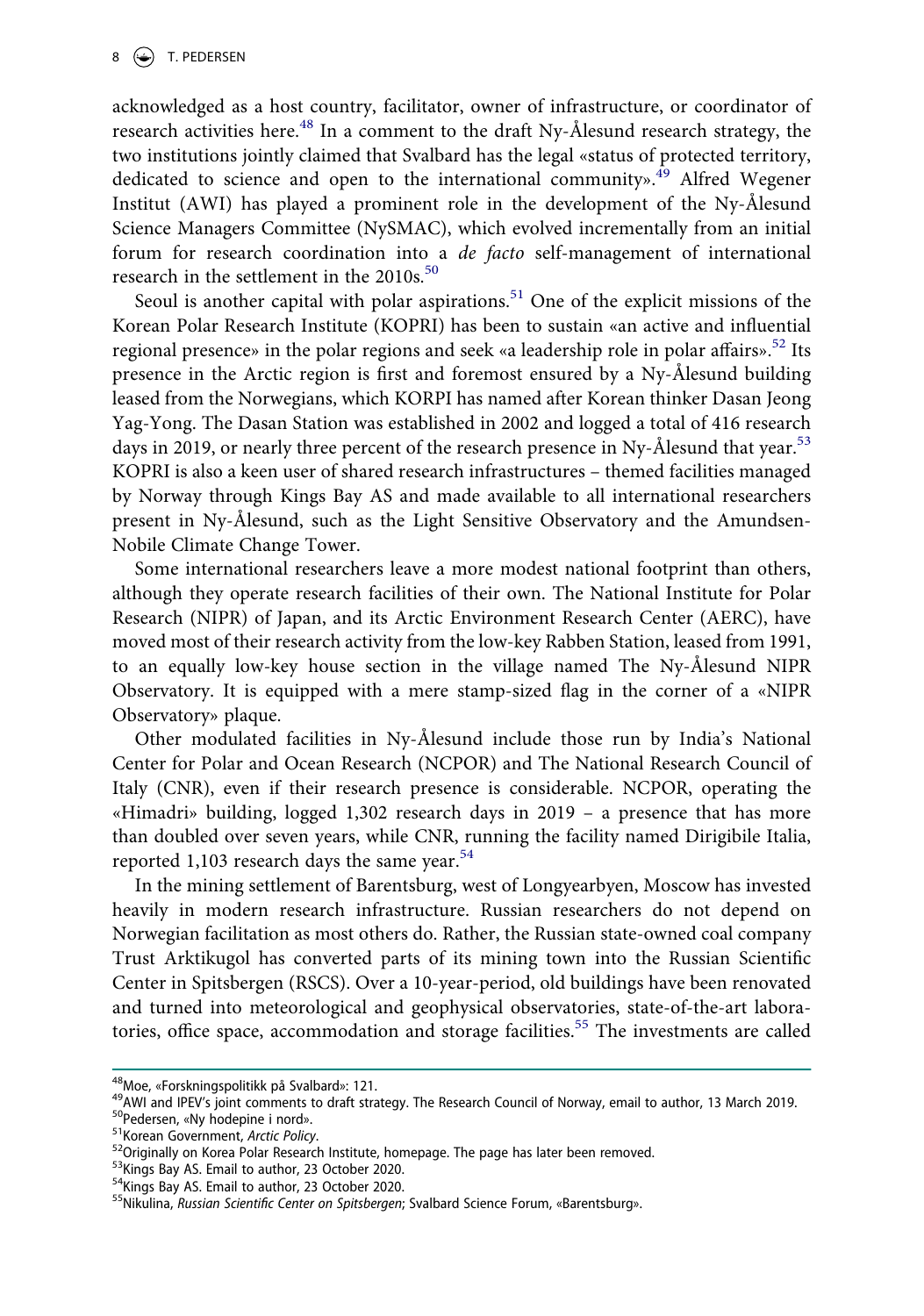for by the high-level Russian Government Commission on Presence in the Spitsbergen Archipelago, established in the 2000s literally to «ensure Russian presence» in Svalbard.<sup>[56](#page-8-0)</sup>

With the depletion of coal reserves under Barentsburg, Russia could no longer rely exclusively on mining to maintain the size of its settlement there, which in turn served to protect Russian strategic interests in the region.<sup>[57](#page-8-1)</sup> Today, Barentsburg hosts an estimated 80–100 researchers from a handful of Russian research institutions, visiting the settle-ment mainly through the summer seasons.<sup>[58](#page-8-2)</sup>

While the legal basis for running a Russian company town in the Norwegian islands derives from the Mining Code of 1925 and arguably necessitates an active mining operation, Trust Arktikugol has earned the permission of the Norwegian government, e.g. through revised land-use plans, to expand its activities in Barentsburg to include the new research facilities as well as tourism-related infrastructure.

Czech researchers from the University of South Bohemia operate what they refer to as the Czech Arctic Research Station, initially two steel containers and a flagpole sitting on the shore next to the former mining town of Pyramiden.[59](#page-8-3) Over the last few years, the Czech station has been expanded to include a house in Longyearbyen and a field camp in Billefjorden, all decorated with Czech flags and an explicit national affiliation.

In the bay of Hornsund, Polish researchers have had a permanent presence since the 1950s. Polish foreign policy officials say the stand-alone station has provided Poland with a long-standing footprint in the Arctic,<sup>60</sup> and the presence in Hornsund earned Poland a permanent observer status in the Arctic Council as early as in 1998. The Hornsund station, originally named after the Polish explorer Stanisław Siedlecki, is increasingly referred to as the Polish Polar Station.<sup>[61](#page-8-5)</sup>

While Poland is a non-Arctic state, its Ministry of Foreign Affairs is actively involved in Arctic politics. The ministry established its own Polar Task Force in 2011 and initiated the so-called Warsaw Contact Meetings, where observers to the Arctic Council and the EU were given a forum of their own to discuss Arctic matters that they deem problematic.<sup>62</sup> In 2019 participants of the Warsaw Contact Meetings called for «new forms of enhanced engagement» and a more meaningful and active role of the observers to the Arctic Council.<sup>63</sup>

#### **The politics of research presence**

Norway, while under no apparent legal obligation to facilitate international scientific research infrastructure in Svalbard, has for decades welcomed researchers from across the world to its High-Arctic archipelago. In the early 1990s, as the liberal world order gathered steam, a government White Paper explicitly asserted that Norway, «in the spirit of» the 1920 Svalbard Treaty, would facilitate foreign research, primarily inside the Ny-Ålesund «international research base».<sup>[64](#page-8-8)</sup>

<span id="page-8-1"></span>

<span id="page-8-2"></span>

<span id="page-8-3"></span>

<span id="page-8-4"></span>

<span id="page-8-6"></span><span id="page-8-5"></span>

<span id="page-8-0"></span><sup>&</sup>lt;sup>56</sup>Russian Government, «Government Commission on Presence in the Spitsbergen Archipelago».<br><sup>57</sup>Jørgensen, *Russisk Svalbardpolitikk*.<br><sup>58</sup>Svalbard Science Forum, «Barentsburg».<br><sup>59</sup>Observed also prior to more recent infr

<span id="page-8-8"></span><span id="page-8-7"></span>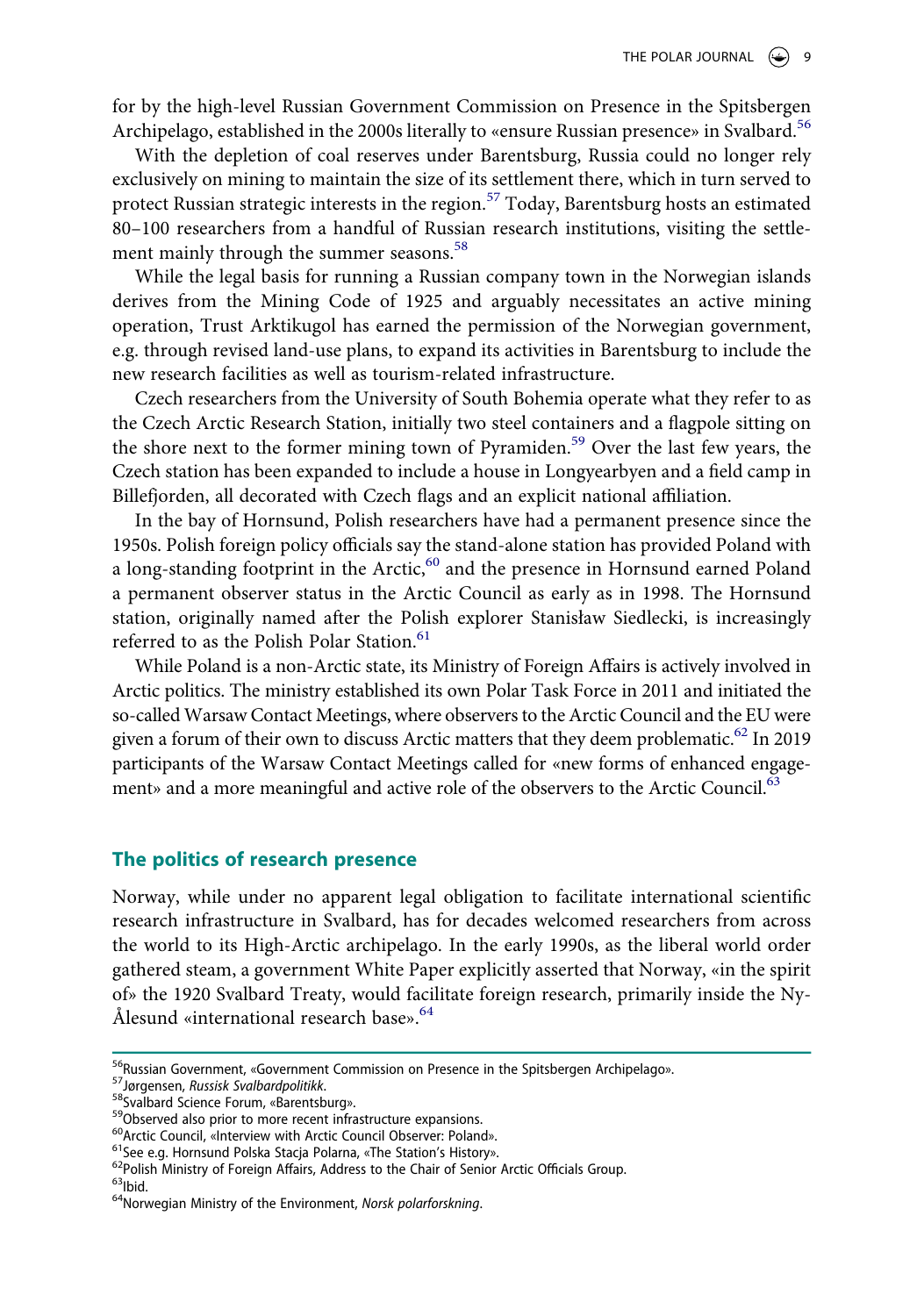Since then, the international world order as well as the character of foreign research presence in Svalbard have changed. While the spirit of the Svalbard Treaty accommodates the *nationals* of the contracting parties but not the state parties themselves, some foreign capitals have come to cast the presence there as national stations and strategic footholds, potentially entitling them to political power and influence on the islands and in the wider Arctic region.

In naval strategy, «showing the flag» is a central element of strategic presence, which in turn is a decisive tool of statecraft and instrument of influence.<sup>65</sup> Indeed, some of the research presence in Svalbard may seem geopolitically motivated. This impression is reinforced by their relative underperformance in scientific output, including few publications in high-ranking journals.<sup>66</sup> The national posturing, through naming and labelling, ensigns and other national symbols, and even calls from capitals for a say in Svalbard policymaking, may be viewed by Oslo with justified scepticism. The strategic presence could potentially amount to a challenge for Norway, for two reasons:

*Firstly*, the posturing adds instability to Svalbard by fuelling misperceptions of the legal status of the archipelago. As pointed out in previous studies,  $67$  Svalbard's unique and international character has led some to believe it also has an international or internationalised legal status. While subject to the 1920 Svalbard Treaty, and kept outside of the European Economic Area (EEA) as well as the Schengen Area, the archipelago is fully integrated into the Kingdom of Norway. The exclusive character of Norway's jurisdiction is also underpinned throughout the Svalbard Treaty.<sup>[68](#page-9-3)</sup>

National posturing by some international actors, as demonstrated above, could leave the impression of a strategic presence by multiple state or government actors, exercising some level of flag-state or Antarctica-like jurisdiction over autonomous enclaves, rather than individual researchers and research institutions, subject to the exclusive jurisdiction of the Norwegian government. If consolidated, the strategic presence could potentially embolden some state actors, including great powers, with regional aspirations – and become a real security challenge for host nation Norway.

Research-presence-framed-as-strategic-footholds is particularly troubling when coupled with calls by foreign capitals to have a say in Svalbard policymaking. China's insistence on «an international decision-making process» for research policy in Svalbard, and for autonomous national research stations in Svalbard devoid of Norwegian interference, tests Norway's full and absolute sovereignty over, and exclusive jurisdiction in, the archipelago.

*Secondly*, the posturing may add political instability to the wider Arctic region. As some international presence metamorphoses into embassy-like foreign missions to the Arctic region, governments that may potentially undermine the influence Norway and other coastal states littoral to the Arctic Ocean are emboldened.

In May 2008, in Ilulissat, Greenland, the five Arctic coastal states littoral to the central Arctic Ocean, including Norway, declared that they had a «stewardship role» on top of

<span id="page-9-1"></span>

<span id="page-9-0"></span><sup>&</sup>lt;sup>65</sup>Hendrix and Armstrong, «The Presence Problem».<br><sup>66</sup>The Research Council of Norway, «Ny-Ålesund Research Station»; British Antarctic Survey's comments to draft Ny-Ålesund strategy. The Research Council of Norway, email to author, 13 March 2019; Aksnes, «Norwegian Polar Research & Svalbard Research».<br><sup>67</sup>Pedersen, «The Politics of Presence», «Gruvedrift og sikkerhetspolitikk»; Ulfstein, «The Svalbard Treaty».<br><sup>68</sup>E.g. Articles 1–2, 4, 7–9.

<span id="page-9-2"></span>

<span id="page-9-3"></span>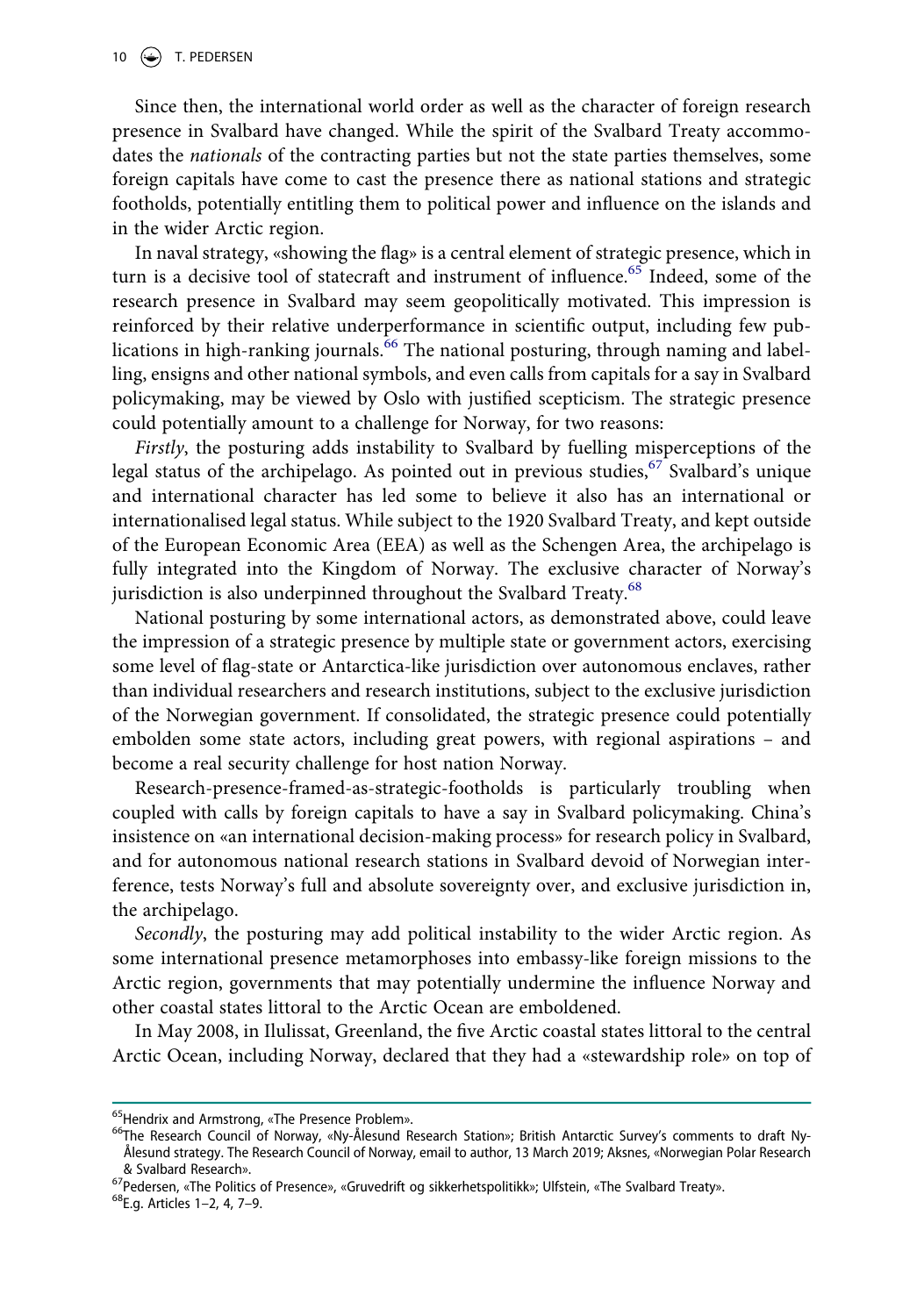the world «by virtue of their sovereignty, sovereign rights and jurisdiction in large parts of the Arctic Ocean».<sup>[69](#page-10-0)</sup> They pledged commitment to the law of the sea and the orderly settlement of any overlapping claims.

The Ilulissat Declaration escalated the debate about who should be considered legitimate stakeholders and participants in venues of Arctic power and influence.<sup>70</sup> In a region that includes international waters, international seabed and high seas, some called for the inclusion of the entire international community in Arctic discussions to address «governance gaps», $71$  while others advanced the idea of an Arctic Treaty, inspired by the Antarctic Treaty.<sup>72</sup> Arguably, the perception or a political vacuum on top of the world, or a still-ungoverned common heritage of mankind, may have given rise to Arctic opportunism and/or encouraged non-Arctic states to increase their involvement and strategic presence in the region, including Svalbard. Hence, by facilitating for research that provides a *de facto* strategic presence in Svalbard, Norway may in fact be assisting non-Arctic nations' efforts (regardless of legal merits) to dilute the stewardship role of the central Arctic Ocean coastal states, including its own. In geopolitics, power and influence are relative sizes, or zero-sum concepts, where someone's gain is another one's loss.

Measuring out a balanced Norwegian policy response that would deduct some geopolitics from the foreign research presence in Svalbard while at the same time encouraging state-of-the-art international scientific research in the archipelago amid climate change, requires deliberate statecraft. It takes an appreciation of security policy challenges that national research authorities lack. Recent policy shifts by the Norwegian government can be seen as attempts to strike a more deliberate balance. The 2019 Research Strategy for Ny-Ålesund appears to be aimed at dissuading national posturing without diminishing the presence of international researchers in Svalbard. For instance, the research strategy calls for the hosting of international researchers inside common, theme-based infrastructure rather than facilitating a string of autonomous stations showing various flags.

Also, the new strategy seems aimed at diminishing the authority of the Ny-Ålesund Science Managers Committee (NySMAC), which had incrementally evolved into a *de facto* self-governance body for the Ny-Ålesund research community[.73](#page-10-4) While originally designed as an information-sharing forum for international researchers, Beijing, for one, had come to regard NySMAC as a template «international decision-making process» for Svalbard-related issues.<sup>[74](#page-10-5)</sup>

A more premeditated Norwegian research policy for Svalbard may be good for science, too. Today, stations showing various flags put up similar sensors and laboratories practically wall-to-wall,<sup>[75](#page-10-6)</sup> and they underperform in scientific output.<sup>[76](#page-10-7)</sup> The new policy for Svalbard will not only discourage national posturing and political opportunism, but also counter research duplication while at the same time advancing a more cost-efficient

<span id="page-10-1"></span>

<span id="page-10-2"></span>

<span id="page-10-3"></span>

<span id="page-10-4"></span>

<span id="page-10-6"></span><span id="page-10-5"></span>

<span id="page-10-0"></span><sup>&</sup>lt;sup>69</sup>IIulissat Declaration, 28 May 2008.<br><sup>70</sup>Pedersen, «Debates over the Role of the Arctic Council».<br><sup>71</sup>Koivurova and Molenaar, «International Governance and Regulation of the Marine Arctic».<br><sup>72</sup>European Parliament, res

<span id="page-10-7"></span>Ålesund strategy. The Research Council of Norway, email to author, 13 March 2019; Aksnes, «Norwegian Polar Research & Svalbard Research».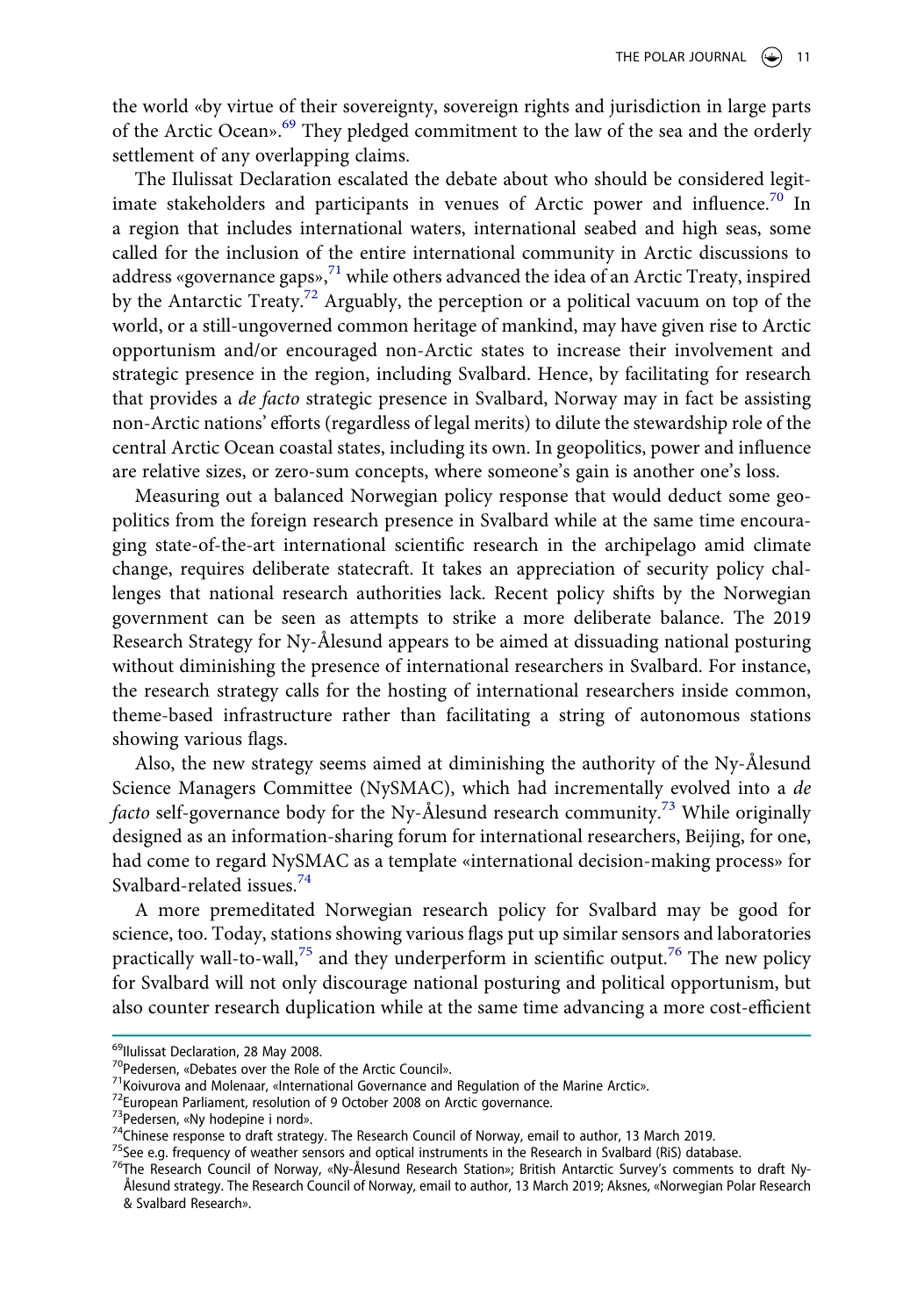12  $\left(\bigoplus$  T. PEDERSEN

operation of research infrastructure. It will promote international research cooperation and data-sharing, but also preserve the treaty-given rights of visiting nationals from the contracting parties while at the same time emphasising the exclusive character of Norway's jurisdiction.

Notwithstanding, Norway is likely to continue to engage with foreign governments and encourage their contributions to polar research, promote science-based policymaking, and pursue international solutions to transboundary challenges in the Arctic region, which spans from climate change to long-range transported toxins and other pollutants accumulating in the ecosystem. But not by facilitating their strategic, foreign mission-like presence in the Svalbard islands, which would potentially add instability and insecurity to Svalbard and the wider Arctic region.

# **Acknowledgments**

The author wishes to thank The Norwegian Ministry of Defense for financial support (Grant No. 700456) and also extend his sincere gratitude to Kristian Åtland, Alf Håkon Hoel, the two anonymous reviewers, and editor Olav Schram Stokke for much appreciated comments on earlier drafts of this study.

# **Disclosure statement**

No potential conflict of interest was reported by the author.

# **Bibliography**

Aksnes, D., Norwegian Polar Research & Svalbard Research:Publication Analysis. Report 2017:6. Oslo: Nordic Institute forStudies in Innovation, Research and Education (NIFU), 2017.

Andenæs, J. *Statsforfatningen i Norge*. Oslo: Tano, 1990.

- Anderson, D.H. "The Status under International Law of the Maritime Areas around Svalbard." *Ocean Development & International Law* 40, no. 4 (2009): 373–84. doi:[10.1080/00908320903285455](https://doi.org/10.1080/00908320903285455). AWIPEV, homepage (undated). <https://www.awipev.eu>
- Berkman, P.A., M.A. Lang, D.W.H. Walton, and O. Young, *Science Diplomacy: Antarctica, Science, and the Governance of International Spaces*. Washington, D.C.: Smithsonian Institute, 2009.
- Bertelsen, R.G. "Science Diplomacy and the Arctic." In *Routledge Handbook of Arctic Security*, ed. G.H. Gjørv, M. Lateigne, and H. Sam-Aggrey. (London & New York: Routledge, 2020), 234–245.

Bilfen Research Station, «About Station. 17 June 2016. At<http://bilfenarastirmaistasyonu.com/en/>

- Blog, E.E., «Bilfen Arctic Meterological and Auroral Station Which Is Supported by Me(March 2016). [http://www.emreerbuga.com.tr/bilfen-arctic-meteorological-and-auroral-research](http://www.emreerbuga.com.tr/bilfen-arctic-meteorological-and-auroral-research-station-which-is-supported-by-me/)[station-which-is-supported-by-me/](http://www.emreerbuga.com.tr/bilfen-arctic-meteorological-and-auroral-research-station-which-is-supported-by-me/)
- Bones, S. "Science In-between: Norway, the European Arctic and the Soviet Union." In *Science, Geopolitics and Culture in the Polar Region*, ed. S. Sörlin. (London & New York: Routledge, 2013), 143–169.
- Borgerson, S.G. "Arctic Meltdown: The Economic and Security Implications of Global Warming." *Foreign Affairs* 87: (March/April 2007). 63–77.
- Brady, A.-M. *China as a Polar Great Power*. Cambridge: Cambridge University Press, 2017.

China State Council, *China's Arctic Policy* (January 2018)

Churchill, R., and G. Ulfstein. "The Disputed Maritime Zones Around Svalbard." In *Changes in the Arctic Environment and the Law of the Sea*, ed. M. Nordquist, J.M. Moore, and T.H. Heidar. Martinus Nijhoff, (Leiden & Boston, 2010), 551–594.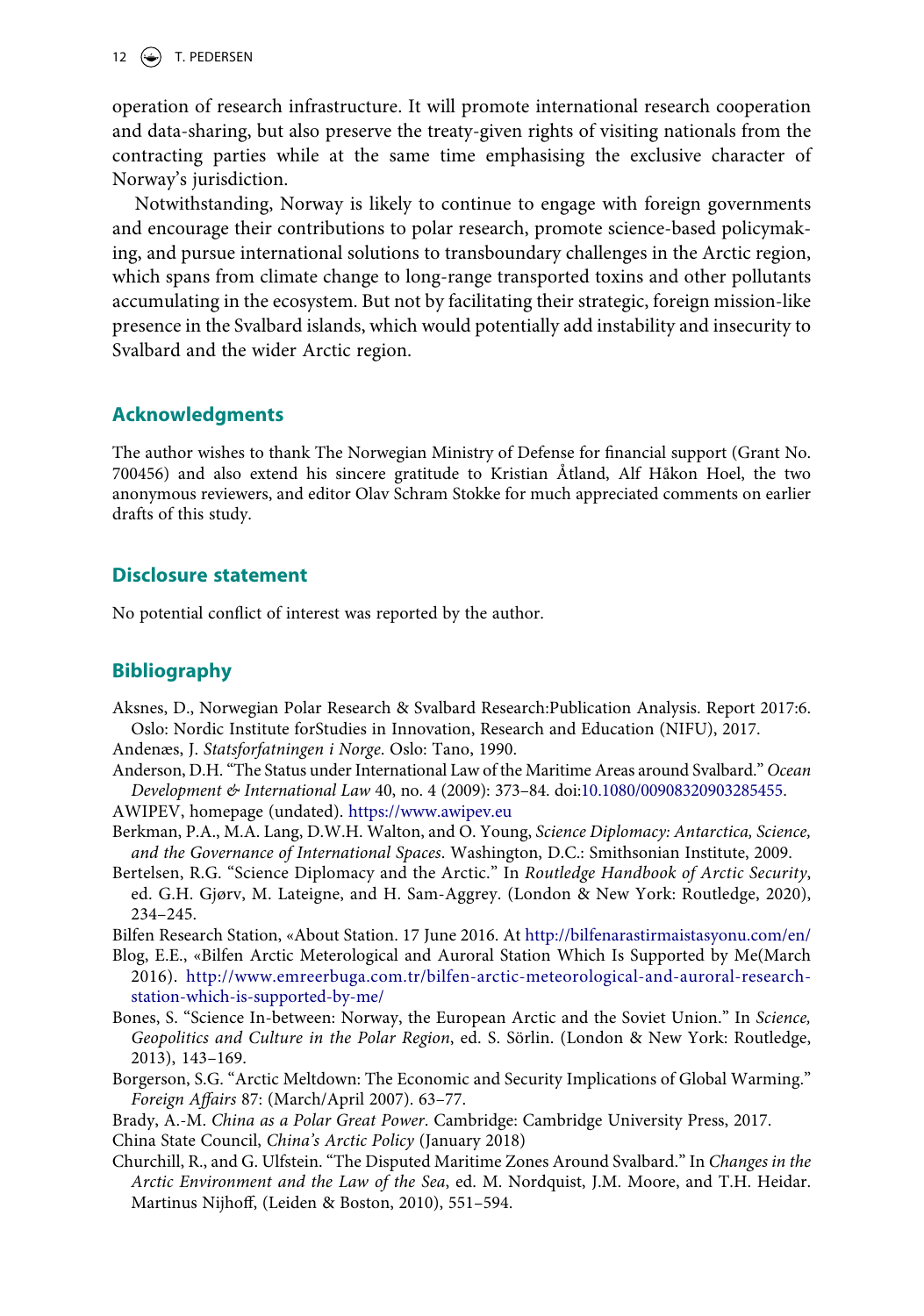- Churchill, R., and G. Ulfstein. *Marine Management in Disputed Areas: The Case of the Barents Sea*. London: Routledge, 1992.
- Council, A., «Interview with Arctic Council Observer: Poland» News, 30 March 2020 [https://](https://arctic-council.org/en/news/interview-with-arctic-council-observer-poland/) [arctic-council.org/en/news/interview-with-arctic-council-observer-poland/](https://arctic-council.org/en/news/interview-with-arctic-council-observer-poland/)
- Drivenes, E.-A., and H.D. Jølle, ed.. "Norsk polarhistorie:Vitenskapene". Volume II. Oslo: Gyldendal, 2004.
- European Parliament, resolution of 9 October 2009 on Arctic Governance.
- Fleischer,, and C. August. *Petroleumsrett*. Oslo: Universitetsforlaget, 1983.
- Forskningsrådet (2019) [https://www.forskningsradet.no/en/svalbard-science-forum/svalbard](https://www.forskningsradet.no/en/svalbard-science-forum/svalbard-research-planning/research-communities/barentsburg/)[research-planning/research-communities/barentsburg/](https://www.forskningsradet.no/en/svalbard-science-forum/svalbard-research-planning/research-communities/barentsburg/)
- Hendrix, J., and B. Armstrong. *The Presence Problem: Naval Presence and National Security*. Washington D.C.: Center for a New American Security. January 2016.
- Hornsund Polska Stacja Polarna, «The Station's History. [https://hornsund.igf.edu.pl/about-the](https://hornsund.igf.edu.pl/about-the-station/the-stations-history/)[station/the-stations-history/](https://hornsund.igf.edu.pl/about-the-station/the-stations-history/)
- *Hurriyet*, «Lise Öğrencileri Kuzey Işıklarının Peşinde, 11 March 2016
- Jervis, R. "Cooperation under the Security Dilemma." *World Politics* 30, no. 2 (1978): 167–214. doi:[10.2307/2009958](https://doi.org/10.2307/2009958).
- Jørgensen, J.H., *Russisk Svalbardpolitikk: Svalbard Sett Fra Den Andre Siden*. Series: Nordområdebiblioteket 2 (Tapir akademisk forlag 2010)
- Knecht, B., «The Politics of Arctic International Cooperation: Introducing a Dataset on Stakeholder Participation in Arctic Council Meetings, 1998–2015. *Cooperation and Conflict*  52 (2017), 203–223.
- Koivurova, T. "Limits and Possibilities of the Arctic Council in a Rapidly Changing Scene of Arctic Governance." *Polar Record* 46, no. 2 (2009): 146–56. doi:[10.1017/S0032247409008365](https://doi.org/10.1017/S0032247409008365).
- Koivurova, T., and E.J. Molenaar, *International Governance and Regulation of the Marine Arctic: Overview and Gap Analysis*. Oslo: WWF International Arctic Programme, 2009.
- Korea Polar Research Institute, homepage. [http://eng.kopri.re.kr/home\\_e/contents/e\\_1200000/](http://eng.kopri.re.kr/home_e/contents/e_1200000/view.cms) [view.cms](http://eng.kopri.re.kr/home_e/contents/e_1200000/view.cms) Accessed in 2018. The page has since been removed.
- Korean Government, *Arctic Policy*. [http://library.arcticportal.org/1902/1/Arctic\\_Policy\\_of\\_the\\_](http://library.arcticportal.org/1902/1/Arctic_Policy_of_the_Republic_of_Korea.pdf) [Republic\\_of\\_Korea.pdf](http://library.arcticportal.org/1902/1/Arctic_Policy_of_the_Republic_of_Korea.pdf)
- Luszczuk, M., B. Padrtova, and W. Szczerbowicz. "Barbora Padrtova and Wojciech Szczerbowicz, «political Dimensions of Arctic Research." *Oceanologia* 62, no. 4 (2020): 608–21. doi:[10.1016/j.](https://doi.org/10.1016/j.oceano.2020.03.008) [oceano.2020.03.008.](https://doi.org/10.1016/j.oceano.2020.03.008)
- Mearsheimer, J.J. *The Tragedy of Greaty Power Politics*. updated ed. New York and London: W.W. Norton, 2014.
- Moe, A. "Forskningspolitikk På Svalbard." In *Svalbardtraktaten 100 År: Et Jubileumsskift*, ed. I. Dahl and Ø. Jensen. Bergen: Fagbokforlaget, 2020, 109–134.
- Netherlands Government, *Nederlandse Polaire Strategie 2016-2020* (2016)
- Nikulina, A., *Russian Scientific Center on Spitsbergen* (Presentation, UNIS, 2016) [https://www.unis.](https://www.unis.no/wp-content/uploads/2016/11/AnnaNikulina_120916.pdf) [no/wp-content/uploads/2016/11/AnnaNikulina\\_120916.pdf](https://www.unis.no/wp-content/uploads/2016/11/AnnaNikulina_120916.pdf)
- Norwegian Ministry of Justice. "*Svalbard*. Report to the Storting". *Meld. St.* 32: 2015-2016.
- Norwegian Ministry of the Environment. "*Norsk Polarforskning*. Report to the Storting". *Meld. St.*  42: 1992-1993.
- Nye, J.S., "Soft Power." *Foreign Policy* 80, no. Autumn (1990): 153–71.
- Nye, J.S., "Get Smart: Combining Hard and Soft Power". *Foreign Affairs* 88: July/August 2009, 160–163.
- Pedersen, T. *Conflict and Order in Svalbard Waters*. Tromsø: University of Tromsø, 2008.
- Pedersen, T. "The Dynamics of Svalbard Diplomacy." *Statecraft & Diplomacy* 19, no. 2 (2008): 236–62. doi:[10.1080/09592290802096299](https://doi.org/10.1080/09592290802096299).
- Pedersen, T. "Denmark's Policies toward the Svalbard Area." *Ocean Develoment & International Law* 40, no. 4 (2009): 319–32. doi:[10.1080/00908320903076904.](https://doi.org/10.1080/00908320903076904)
- Pedersen, T. "Gruvedrift Og Sikkerhetspolitikk." *Ottar* 310 (2016): 3–9.
- Pedersen, T. "The Politics of Presence: The Longyearbyen Dilemma." *Arctic Review on Law and Politics* 8 (2017): 95–108. doi:[10.23865/arctic.v8.682](https://doi.org/10.23865/arctic.v8.682).